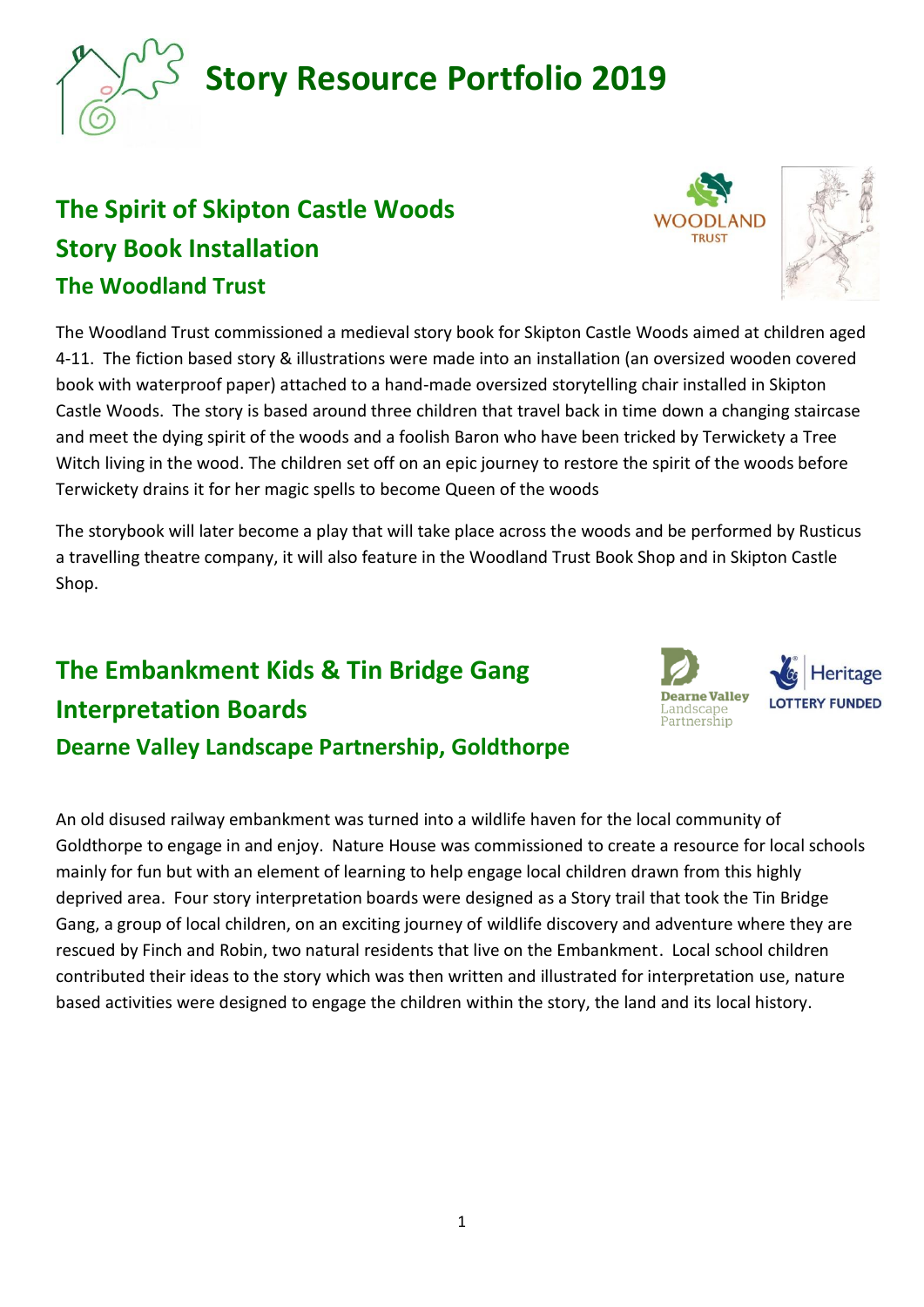# **The Rhinoceros Vase and the Changed Pattern Adventure Trail & Resource Dearne Valley Landscape Partnership, Rotherham**

Rotherham council commissioned Nature House to create a bespoke fictional story to promote and engage people in the local history of Waterloo Pottery kiln and its site encouraging young families to visit and interact with the site, learn about nature, it's history and its famous Rockingham Pottery that had been made there during the 1800's. A fictional story was created around a young Victorian girl who worked as a painter in one of the pottery painting rooms who after breaking the famous Rhinoceros vase meets the magical griffin of Rockingham who together go on a journey to retrieve pieces of the broken treasure.

This commission also included the outline design of two interpretation panels incorporating the story, story activity design, hand illustrations of a story including wild flowers of the site, the Rockingham Griffin and Rhinoceros vase. An outline design for an online historically accurate pottery making game was also created, to extend the activity and increase knowledge about the site for distant learning purposes for schools and families.

# **Leo & the Dragon's Keep Leaflet based Trail Dearne Valley Landscape Partnership, Conisbrough**

Dearne Valley Partnership commissioned Nature House to create a fun fictional and but historically relevant medieval themed resource to encourage children to play out in the woodland site of Conisbrough Mill Piece, opposite Conisbrough Castle Keep (an England Heritage site). Nature House created a story based on Leo a young boy knight who was faced with the dilemma of whether to slay a dragon or not and encompassed the moral of 'power with' rather than 'power over' linking with the true history of the Castle Keep opposite the woods. The story resource was interpreted as a leaflet, story boxes and sculptures. The leaflet included designing a hand illustrated story map showing story stops and captions and detailed story linked activities along the route. Story related wooden sculptures were to be made by a local woodsman and installed at a later date.





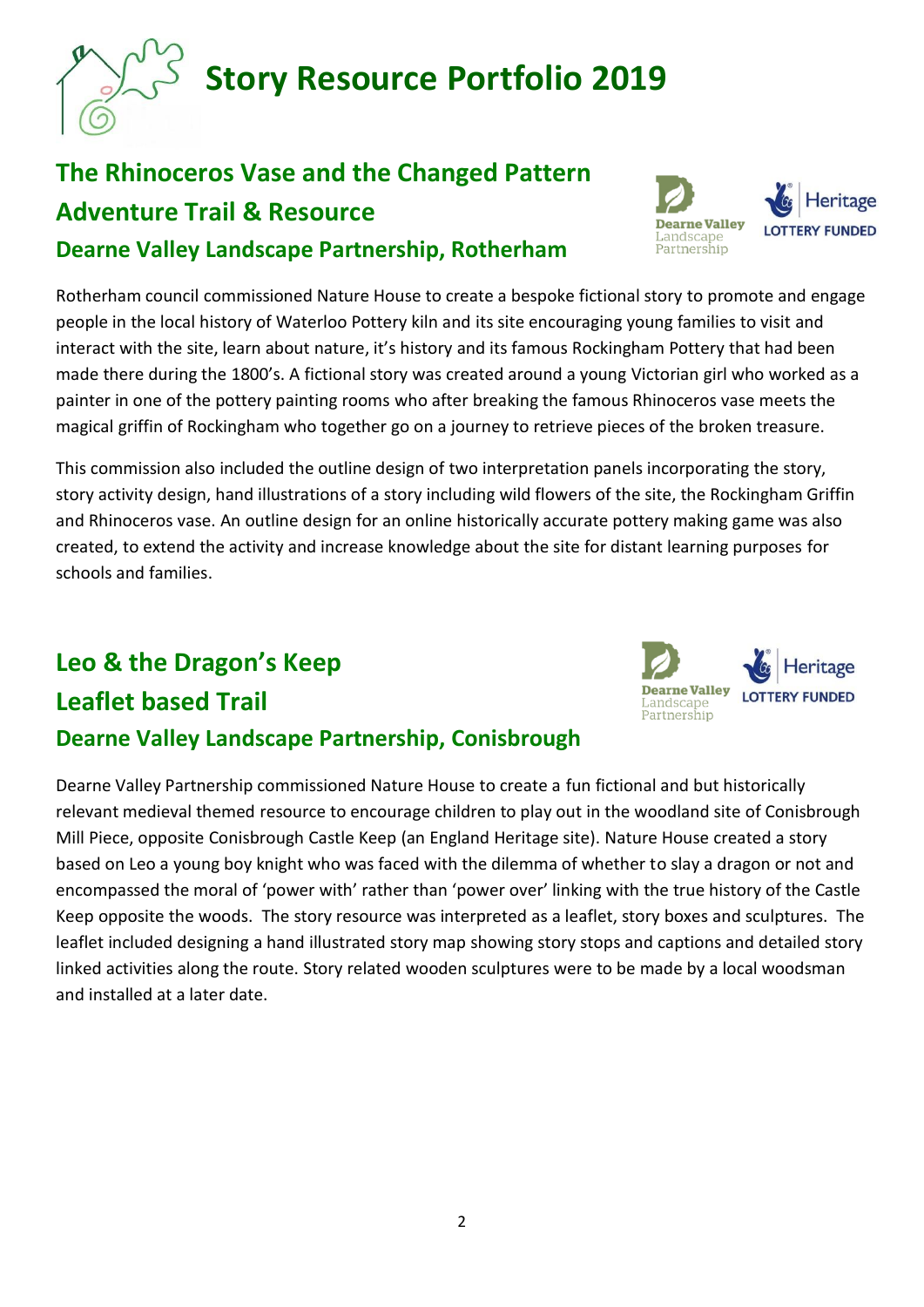### **The Water Babies Story Trail**

### **The National Trust**

The National Trust commissioned Nature House to create a high detail Story Trail based on Charles Kingsley's book 'The Water Babies.'

This well-known story is said to have been inspired by Malham Tarn and the local North Yorkshire countryside and Charles Dickens, whose theory of evolution is woven into the storyline, it was believed that he stayed at the hunting lodge at the Tarn.

This Story Trail, an interpretation of the book the Water Babies, was designed both for families and as a cross curricula resource for primary school visits. The commission required that the story be condensed and interpreted into a Story Trail with key stopping and activity points for all to enjoy along a suitable established route that reflected the storyline. The Trail included a high detail story for reading and storytelling purpose, a lower detail self-led Story Trail booklet and Key Stage 2 Story Activity Sheet, Illustration work, hand illustrated Story Trail map and creation of the published Trail, downloadable and printed versions.

## **Clifford & the Mysterious Egg Story Trail**

#### **Go Walking, Keighley Healthy Living,**

#### **Cliffe Castle Conservation Group**

Nature house was commissioned to write a fictional bespoke story and trail by a consortium of clients who wanted to encourage families and children to visit Cliffe Castle park whilst promoting walking and adding interest to the park and museum. It was part of a wider project which included a large redevelopment of the park itself.

Nature House consulted with broad range of local people and groups including local park users and schools to design and write the bespoke fictional story which was to reflect the mill history, people and multicultural nature of Keighley over the Victoria time to present day. A story was created based around Clifford a small adventurous mouse and his family who have lived in the old mill owners castle for as long as they can remember. One day, Clifford decides to venture out of Big Doors into the Park where he is





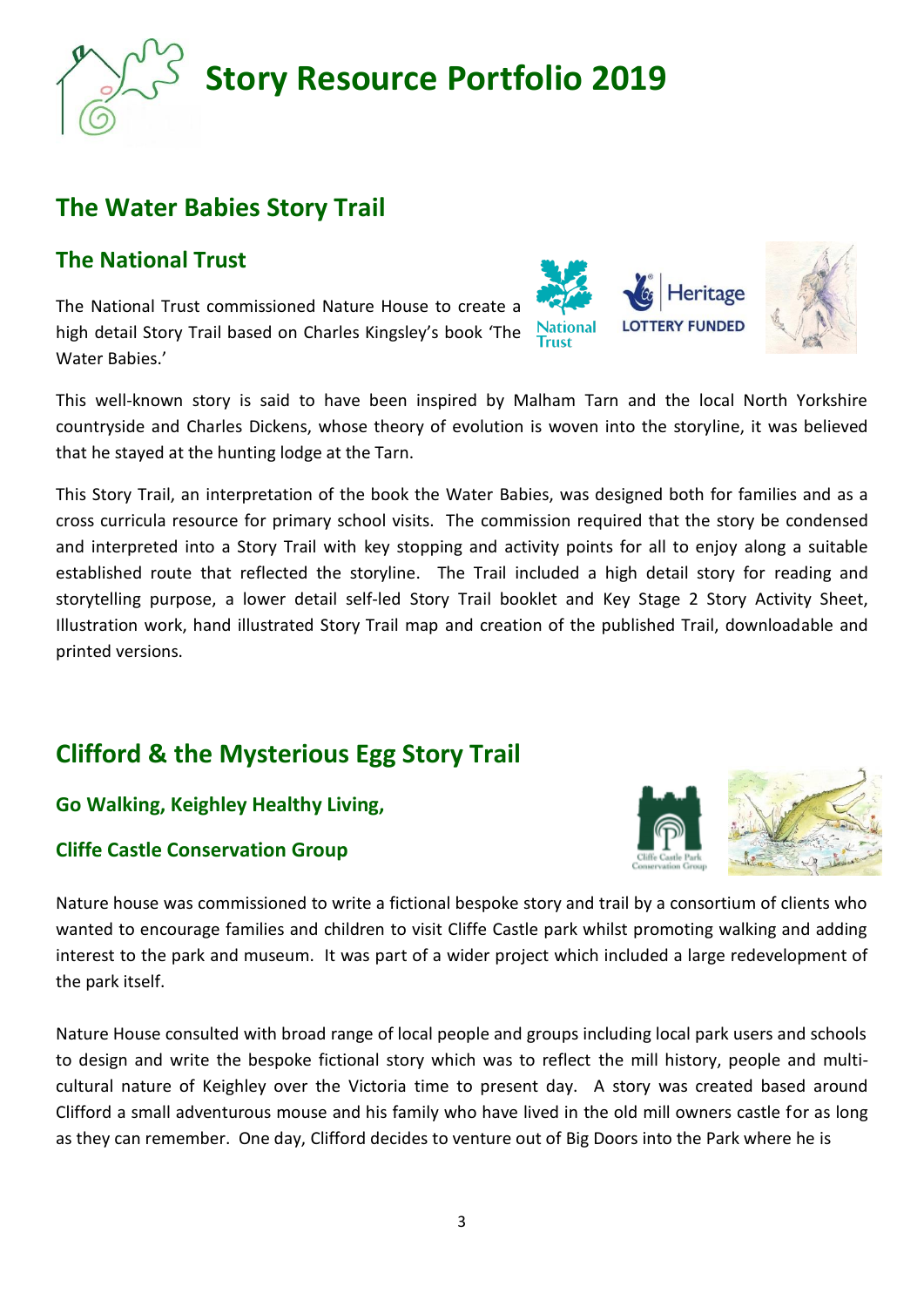

greeted the outdoors and a giant egg resting in the Old Bread Oven. Meeting the creature that is hatched, Clifford helps the friendly dragon find his confidence at the Band Stand and finally come to rest on the roof of the old castle museum.

Outputs included consultation documents, story, trail route, interactive story linked activities, story trail leaflet including illustrations & story map and storytelling at a launch event.

### **Lost in the Park**

### **Friends of Devonshire Park, Keighley**

Keighley Healthy Living and the Friends of Devonshire Park commissioned Nature House to design and illustrate a story for the Park which holds an arboretum of unusual trees and has a strong local Victorian history. The story was based on a story workshop run with two groups of KS2 children from one of the local primary schools.

Two commissions have evolved from the baseline line story:

- The creation of a highly illustrated children's story with trail aimed at families with children age 5- 11 with the aim of increasing visitor numbers to the Park and encourage local families to get outside and walk.
- The creation of an interactive story tree trail for use by teacher's as an engaging and imaginative KS2 resource with the aim of getting local children more active and encouraging cross curriculum learning through nature and trees.

Both of these projects are still in development with the family trail due to be completed by March 2020.

4



go.walking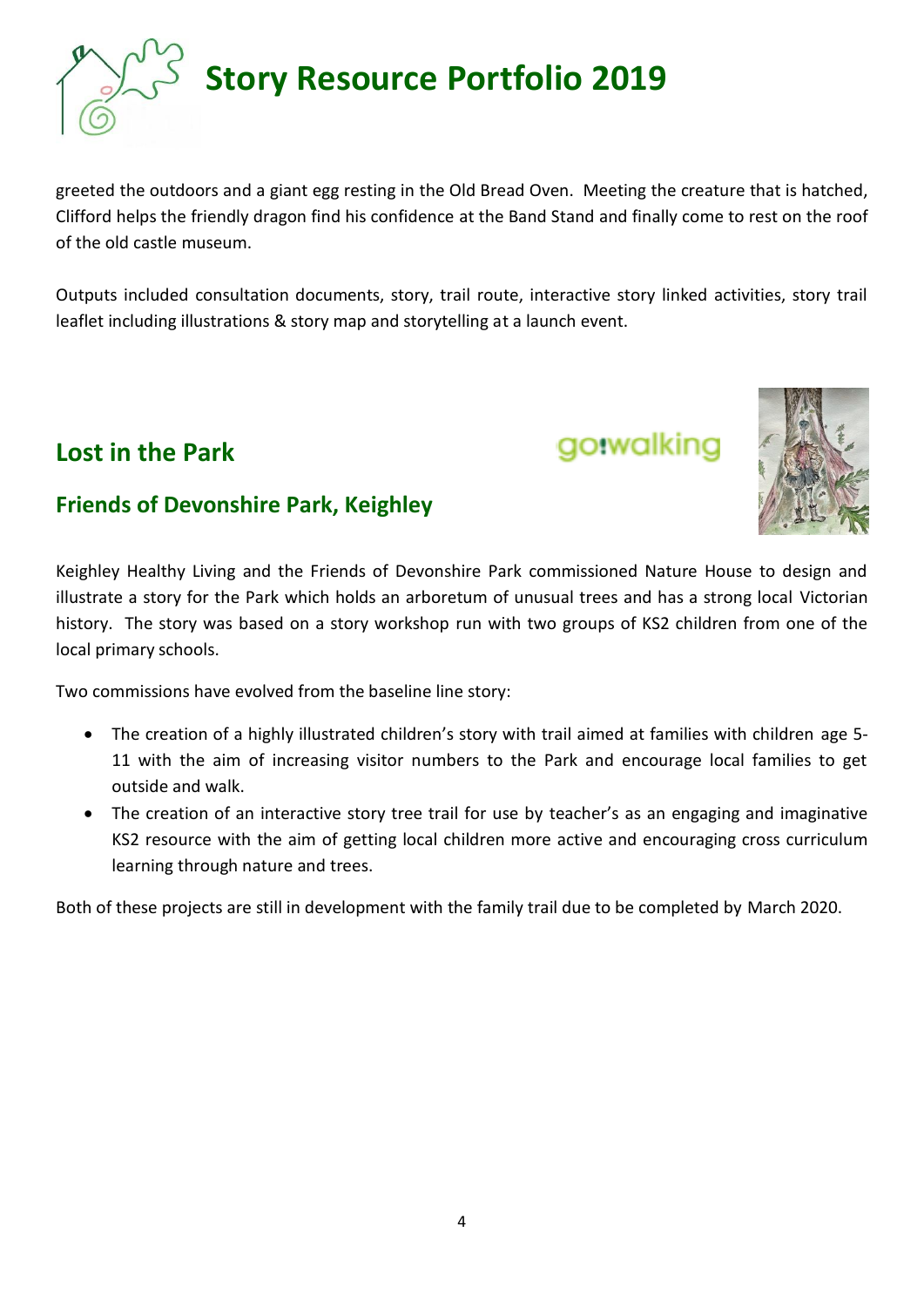## **Janet Queen of the Fairies Story Trail**

## **The National Trust Janet's Foss**

The National Trust commissioned Nature House to write a bespoke fictional story for a well-known route through the National Trust & Yorkshire Dales National Park land, finishing at Janet's Foss waterfall. The story was to evoke the feel and spirit of the fairy kingdom and its link to the land. The story and trail was developed for telling purposes during family events and for primary educational visits. The brief included creating fictional characters and a high detail bespoke fictional story for the route, illustrations relating to the route and the storyline and the creation of story resources.

### **The Secret Guardians Story Trail**

## **Royal Horticultural Society Harlow Carr**

RHS Harlow Carr commissioned Nature House to write a bespoke fictional story that would link to a Big Friendly Giant willow sculpture on show in the gardens. Nature House wrote, designed and developed a fictional story that took visiting children on a magical journey around the garden to explore unvisited places and take part in interactive activities linked to the story. Key outputs included story, simple story illustrations, story icons and activities, establishment of story trail route & design and illustration of the story trail map along with shortened story Information boards.